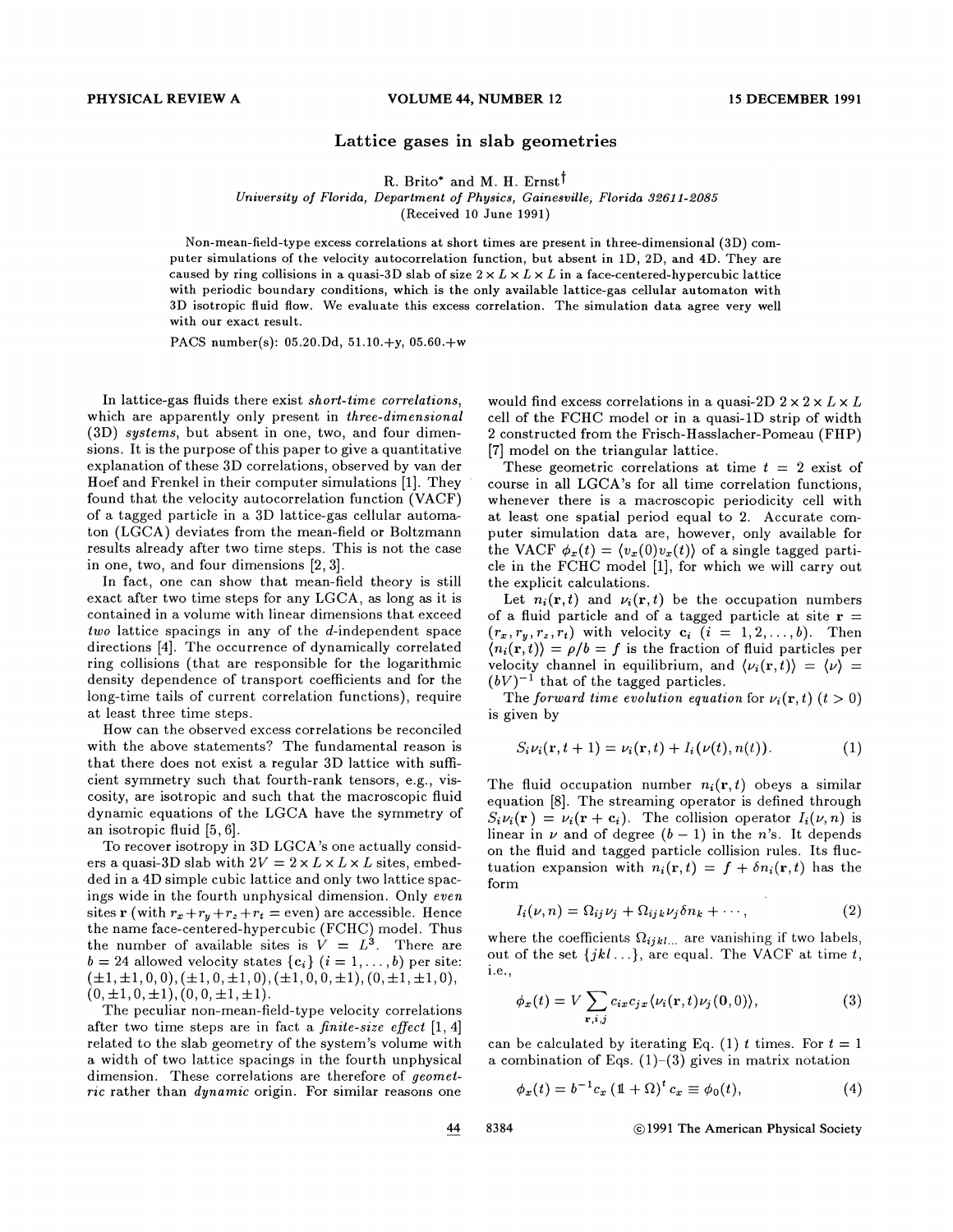where  $\Omega_{ij}$  is a  $b \times b$  matrix and  $c_{jx}$  is a b vector. We further used the relation  $\langle \nu_i(\mathbf{r},0) \nu_j(\mathbf{r}',0) \rangle = \langle \nu \rangle \delta(\mathbf{r},\mathbf{r}') \delta_{ij}$ . After a single time step the exact result  $\phi_x(1)$  equals the mean-field or Boltzmann result  $\phi_0(1)$ . To obtain (2) one might iterate Eqs. (1) and (2) twice, which yields a huge amount of terms, on the order of  $b^b$ . However, there exists a simpler method that yields about  $b<sup>2</sup>$ terms and uses the stationarity condition  $\langle v_x (2) v_x (0) \rangle =$  $\langle v_x(1)v_x(-1)\rangle$ . It allows us to calculate  $v_x(1)$  from the forward evolution Eq. (1) and  $v_x(-1)$  from the backward evolution equation [4]  $(t > 0)$ 

$$
\nu_i(\mathbf{r}, -t-1) = S_i \nu_i(\mathbf{r}, -t) + I_i(S\nu(-t), Sn(-t)), \qquad (5)
$$

where  $(Sn)_i = S_i n_i$ . After some algebra we find  $\phi_x(t) =$  $\phi_0(t) + \delta \phi_x(t)$  with the exact result for the excess correlation,

$$
\delta \phi_x(2) = b^{-1} f(1-f) \sum_{k,l} A_{x,kl}^2 \delta(\mathbf{c}_k, \mathbf{c}_l), \tag{6}
$$

where  $\mathbf{A}_{kl} \equiv \sum_i c_i \Omega_{ikl}$  vanishes for  $k = l$ . As the Kronecker  $\delta$  in Eq. (6) requires that  $c_k = c_l$ , the excess correlation  $\delta \phi_x(2)$  vanishes except in slab or strip geometries, due to periodic boundary conditions (see Fig. 1). In such geometries the system has a macroscopic period of two lattice spacings,  $\mathbf{L} \equiv \mathbf{c}_a - \mathbf{c}_b$ , in at least one space direction, and the excess correlation receives a nonvanishing contribution from all pairs  $(kl)$  in Eq.  $(6)$  that satisfy the equation  $c_k = c_l \pm (c_a - c_b)$ . In a quasi-1D strip on a triangular lattice there are four different pairs. In the quasi-3D slab on the FCHC lattice there are 12 different pairs, only four of which give a nonvanishing contribution. In concluding this part, we stress that the excess correlations (6) are not of dynamic, but of purely geometric origin.

In the second part of this paper the excess correlations will be evaluated for the FCHC model, and compared with the computer simulations [1].To what extent does the result (6) depend on the details of the LGCA fluid and the tagged particle dynamics? In the standard LGCA's for nonequilibrium fluids (with Fermi exclusion) the identity of the fluid particle is lost during collision. To study the VACF of a tagged particle one needs to introduce additional collision rules for the collision between a tagged and a fluid particle, obeying the requirement that a tag-blind observer only sees the dynamics of the underlying fluid. Consequently, the exclusion principle also applies between a tagged and a fluid particle. There are many choices possible and we refer to Ref. [9] for a more elaborated discussion on tagged particle dynamics. Here we only consider the so-called maximally random collision rules, introduced by Frenkel and co-workers [10, 1].

Consider a possible multiple collision of fiuid particles, where the set of input velocities  $[p] = \{c_1, c_2, \ldots, c_p\},\$ chosen out of [b], scatters (with a certain probability) into the output velocities  $[p^*] = \{c_2^*, c_2^*, \ldots, c_p^*\}$ . If the input set  $[p]$  contains the tag, and the maximally random collision rules apply, then the tag will be with equal probability on any of the outgoing particles. The collision term for this  $[p]$ -tuple collision is



FIG. 1. Quasi-1D strip of width 2 with periodic boundary conditions  $\mathbf{r}' = \mathbf{r} + \mathbf{c}_a - \mathbf{c}_b$ .

$$
I_i^{(p)}(\nu, n) = -\nu_i n([p] - i)\overline{n}([b] - [p])
$$
  
 
$$
+ \frac{1}{p} \sum_{j \in [p^*]} \nu_j^* n([p^*] - j^*)\overline{n}([b] - [p^*]), \qquad (7)
$$

where  $n([p]) = n_{i_1} n_{i_2} \ldots n_{i_p}$  and  $\overline{n}([p]) = (1 - n_{i_1})(1$  $n_{i_2}) \ldots (1 - n_{i_p}).$ 

This schematic formula for the maximally random collision rules, combined with momentum conservation, is sufficient to show that  $\sum_i c_i I_i(\nu, n) \equiv \mathbf{A}(\nu, n)$  is independent of the collision rules of the underlying LGCA fluid and is given by

$$
\mathbf{A}(\nu, n) = \sum_{p=2}^{b} \sum_{[p] \subset [b]} \sum_{i=1}^{p} \left( \frac{1}{p} \sum_{j=1}^{p} \mathbf{c}_{j} - \mathbf{c}_{i} \right) \times \nu_{i} n([p] - i) \overline{n}([b] - [p]). \tag{8}
$$

By expanding  $\mathbf{A}(\nu, n) = \mathbf{A}_k \nu_k + \mathbf{A}_{kl} \nu_k \delta n_l + \cdots$  in powers of the fluctuation  $\delta n = n - f$  around equilibrium, we find, after a lengthy but straightforward calculation,

$$
\mathbf{A}_k = -\lambda \mathbf{c}_k, \n\mathbf{A}_{kl} = \frac{1}{2} (\mathbf{c}_k + \mathbf{c}_l) g + \frac{1}{2} (\mathbf{c}_k - \mathbf{c}_l) h,
$$
\n(9)

and  $\mathbf{A}_{kk} = 0$  because  $\Omega_{ikk}$  vanishes. All three coefficients  $\lambda$ , g, and h are functions of the reduced density  $f = \rho/b$ and of the bit number b:

$$
\lambda(f, b) = -[(b-1)f]^{-1}[1 - bf - (1 - f)^{b}]
$$
  

$$
g(f, b) = -[(b-1)(b-2)f^{2}]^{-1}
$$
  

$$
\times [2 - bf - b(1 - f)^{b-1} + (b-2)(1 - f)^{b}]
$$

$$
h(f,b) = -[(b-1)f]^{-1}[1-(1-f)^{b-1}].
$$
\n(10)

The coefficient  $\lambda$  is in fact an eigenvalue of  $\Omega$  [9], i.e.,  $\Omega_{ij} c_j = -\lambda c_i$ . Consequently the mean-field approximation in Eq. (4) becomes

$$
\phi_0(t) = \phi_x(0)(1-\lambda)^t. \tag{11}
$$

The VACF is normalized as  $\phi_x(0) = \langle v_x^2(0) \rangle = c_0^2$ . Here the sound velocity  $c_0 = 1/\sqrt{2}$  for the FCHC model and  $c_0 = \sqrt{3/b}$  for the triangular lattice, where  $b = 7$  with and  $b = 6$  without rest particle. Combination of (6), (9), and (10) gives the exact result for the excess correlation in the quasi-3D FCHC model  $(b = 24)$  induced by the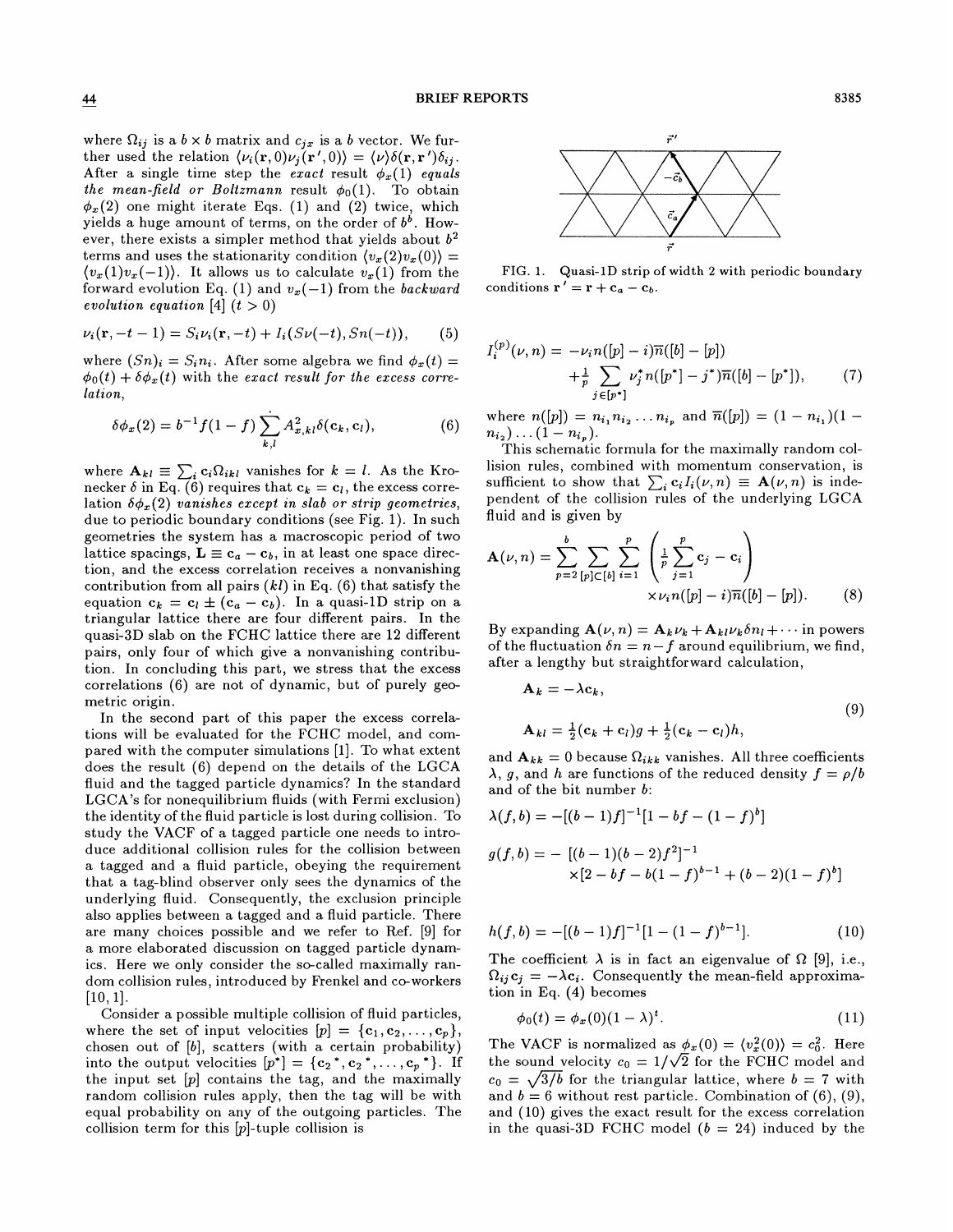slab geometry:

$$
\delta\phi_{\alpha}(2) = \begin{cases} \frac{1}{6}f(1-f)[g(f,24)]^2 & (\alpha = x, y, z) \\ 0 & (12a) \end{cases}
$$

$$
\sqrt{\phi_{\alpha}(2)} = \frac{1}{2}f(1-f)[h(f,24)]^2 \quad (\alpha = t). \tag{12b}
$$

For a quasi-1D strip on a triangular lattice with six moving particles  $(b = 6)$  or with one additional rest particle  $(b = 7)$  we obtain

$$
\delta \phi_x(2) = \frac{1}{b} f(1 - f)[g(f, b)]^2,
$$
  
\n
$$
\delta \phi_y(2) = \frac{3}{b} f(1 - f)[h(f, b)]^2.
$$
\n(13)

Details are planned to be published elsewhere [14].

We conclude with a number of comments.

(1) In Fig. 2 the simulation data for the excess correlation in the VACF of the quasi-3D FCHC model at  $t = 2$ are compared with our exact result. The abscissa shows the normalized excess  $\Delta(t) = [\phi_x(t) - \phi_0(t)]/\phi_x(0) =$  $\delta \phi_x(t)/c_0^2$  after two time steps as a function of the reduced density  $f$  (solid line). The circles [1] and squares (which represent low-density simulations at  $f = 0.1$  and 0.2 of very high statistical accuracy [ll]) show very good agreement with the exact result (12a).

The dashed line in Fig. 2 shows the mean-field result  $\phi_0(t)/\phi_x(0) = (1-\lambda)^t$  at  $t = 2$ . For low densities  $(f \lesssim$ 0.4) the inean-field result  $\phi_0(2) \gg \delta \phi_x(2)$ ; for  $0.5 < f <$ 0.9 both contributions to  $\phi_x(2)$  are of the same order. At high densities  $(f \gtrsim 0.95) \delta \phi_x(2)$  exceeds  $\phi_0(2)$  by more than a factor of 10. In all LGCA's without slab geometry, i.e., with all macroscopic periods larger than 2, the VACF is exactly given by the mean-field result  $\phi_x(2) = \phi_0(2)$ , which has been verified by extensive simulations for the dimensionalities  $d = 1, 2$  and 4 [2, 3, 11].

(2) Equation (12b) gives the VACF  $\phi_{\alpha}(2)$  =  $\langle v_{\alpha}(2)v_{\alpha}(0)\rangle = \phi_0(2) + \delta\phi_{\alpha}(2)$  for the fourth unphysical dimension (labeled  $\alpha = t$ ). It differs from the VACF in the three physical directions  $(\alpha = x, y, z)$ . The slab geometry of the quasi-3D FCHC model breaks the 4D isotropy of the second rank tensor  $\langle v_{\alpha}(2)v_{\beta}(0)\rangle$  with  $(\alpha, \beta) = \{x, y, z, t\}.$  As a 3D object the tensor is still symmetric.

As a consequence of the slab geometry the unphysical diffusivity  $D_{\alpha} = \sum_{t=0}^{\infty} \phi_{\alpha}(t) - \frac{1}{2} \phi_{\alpha}(0)$  for  $\alpha = t$ is different from the physical coefficient of self-diffusion  $D_x = D_y = D_z$ , as soon as non-mean-field terms are taken into account in the theory. Similar comments apply to the quasi-1D VACF  $\phi_x(2)$  in Eq. (13), where  $\phi_y(2)$ corresponds to the unphysical direction.

In conclusion, the slab geometry, introduced in 3D LGCA fluids to recover the isotropy of the Navier-Stokes equation, leads to spurious (rather small) contributions to time correlation functions and transport coefficients. These spurious contributions are in fact "finite-size effects," induced by the small width of two lattice spacings in the fourth unphysical spatial direction.

(3) In our analysis of geometric correlations we have only considered the contributions in Eq. (2), proportional to  $\nu \delta n$ . The higher-order terms have been analyzed in a similar manner. In systems with a slab geometry, having



FIG. 2. The excess (solid line)  $\Delta(t) = [\phi_x(t) \phi_0(t)/\phi_x(0)$  in the VACF  $\phi_x(t) = \langle v_x(0)v_x(t) \rangle$  at time  $t = 2$ over the Boltzmann value  $\phi_0(2)/\phi_x(0) = (1 - \lambda)^2$  (dashed line) as a function of reduced density  $f$ . Open circles (o) are the simulation data of Ref. [1] and solid squares  $(\blacksquare)$  at  $f = 0.1$ , 0.2 are data of higher statistical accuracy [11].

only a single macroscopic period equal to 2, all higherorder terms give a vanishing contribution. Examples of such systems are the quasi-3D FCHC model in a slab of size  $2 \times L \times L \times L$  or in the quasi-1D FHP model in a strip of size  $2 \times L$ .

However, in slab geometries with two macroscopic spatial periods equal to 2, also the term  $\Omega_{i j k l} \nu_i \delta n_k \delta n_l$  gives a nonvanishing contribution to  $\delta \phi_\alpha(2)$ , but not the higherorder terms. An example of such a system is the quasi-2D FCHC model on a slab of size  $2 \times 2 \times L \times L$  [14].

(4) Extensions of the present theory toward larger times involves a systematic extension of kinetic theory, which accounts for correlated collisions [4], that have been neglected in the Boltzmann approximation. The term calculated in Eq. (6) is in fact a contribution from the so-called ring collisions, requiring that two particles, say,  $(kl)$  in Eq.  $(6)$ , after a previous collision recollide again, expressed by  $\delta(c_k, c_l)$ . In systems with slab geometry, having spatial period 2, and obeying periodic boundary conditions, the ring (closed-polygon) condition can be satisfied within two time steps, yielding a nonvanishing contribution. In systems large in all spatial directions, the ring collisions give only nonvanishing contributions after at least three time steps. We have also obtained [4, 14] an *approximate* ring kinetic equation for the VACF. It predicts the excess correlation  $\delta\phi_x(t) = \phi_x(t) - \phi_0(t)$  for all times. This approximation is still exact for  $t = 2$ . For  $t = 3$  it contains the typical recollision events (*dynamical correlation*) contributing in all geometries, as well as the additional geometric correlations, induced by slab geometries. For long times the approximate ring equation reduces to the mode coupling results [2, 10, 12, 13] that show good agreement with simulation data for the VACF [1—3, 12].

(5) For the maximally random tagged particle collision rules [see above Eq. (7)], the mean-field result  $\phi_0(t) = \phi_x(0)(1-\lambda)^t$  as well as the geometric correlation  $\delta\phi_{\alpha}(2)$  are totally independent of the collision rules of the underlying LGCA fluid. Even in case all collisions

8386